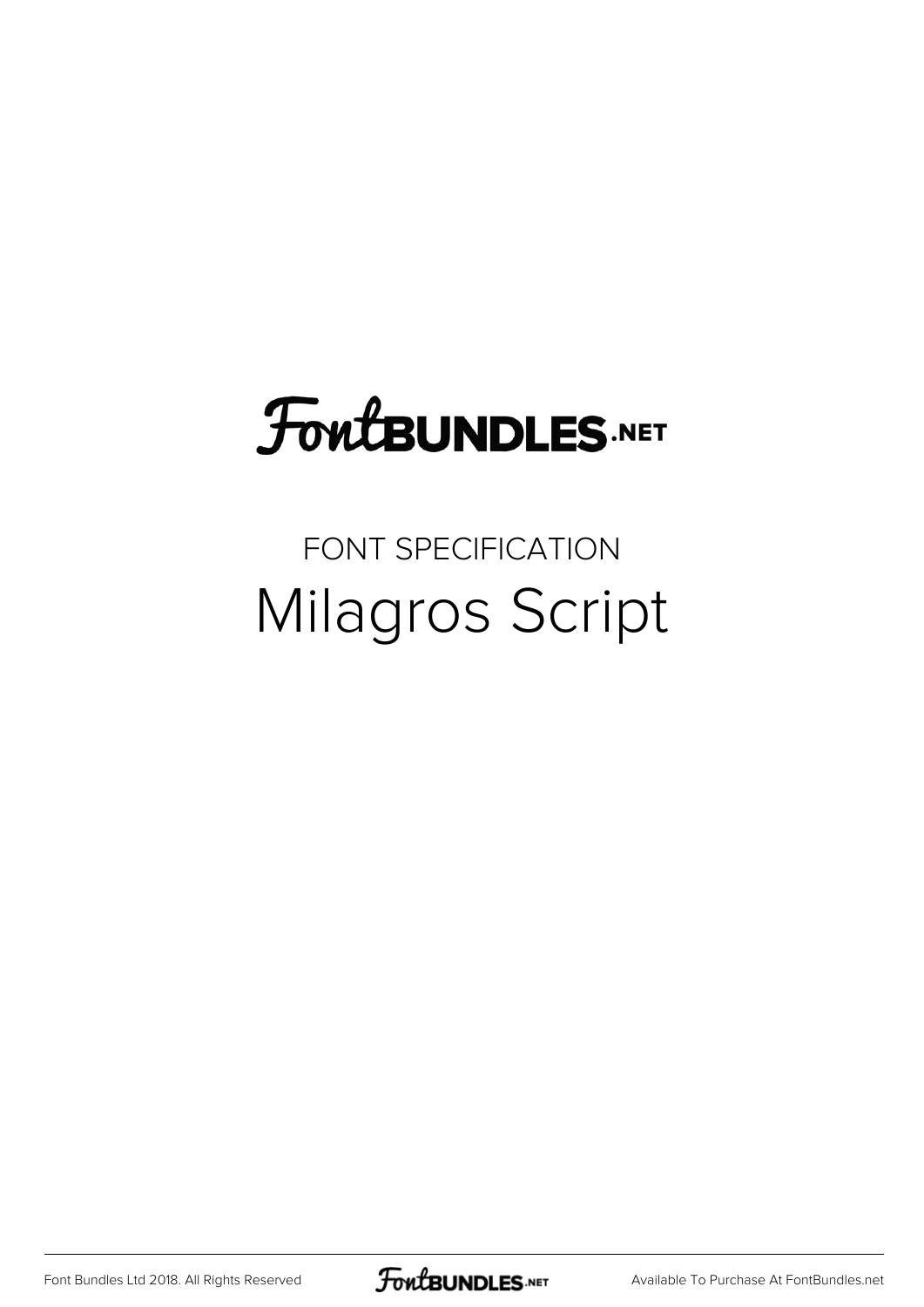## Milagros Script - Regular

Uppercase Characters

ABCDEFGHIJKLMNO PQRSTUVWXYZ

Lowercase Characters

abcdefghijklmnopqrstuvwxyz

Numbers

0123456789

Punctuation and Symbols

! " # \$ % & ' ( ) \* + , - . : ;  $\epsilon = 3$  ?  $\int \int \frac{1}{1} dx = 3$  $\mathscr{L}$   $\mathscr{Y}$   $\mathscr{Y}$ 

All Other Glyphs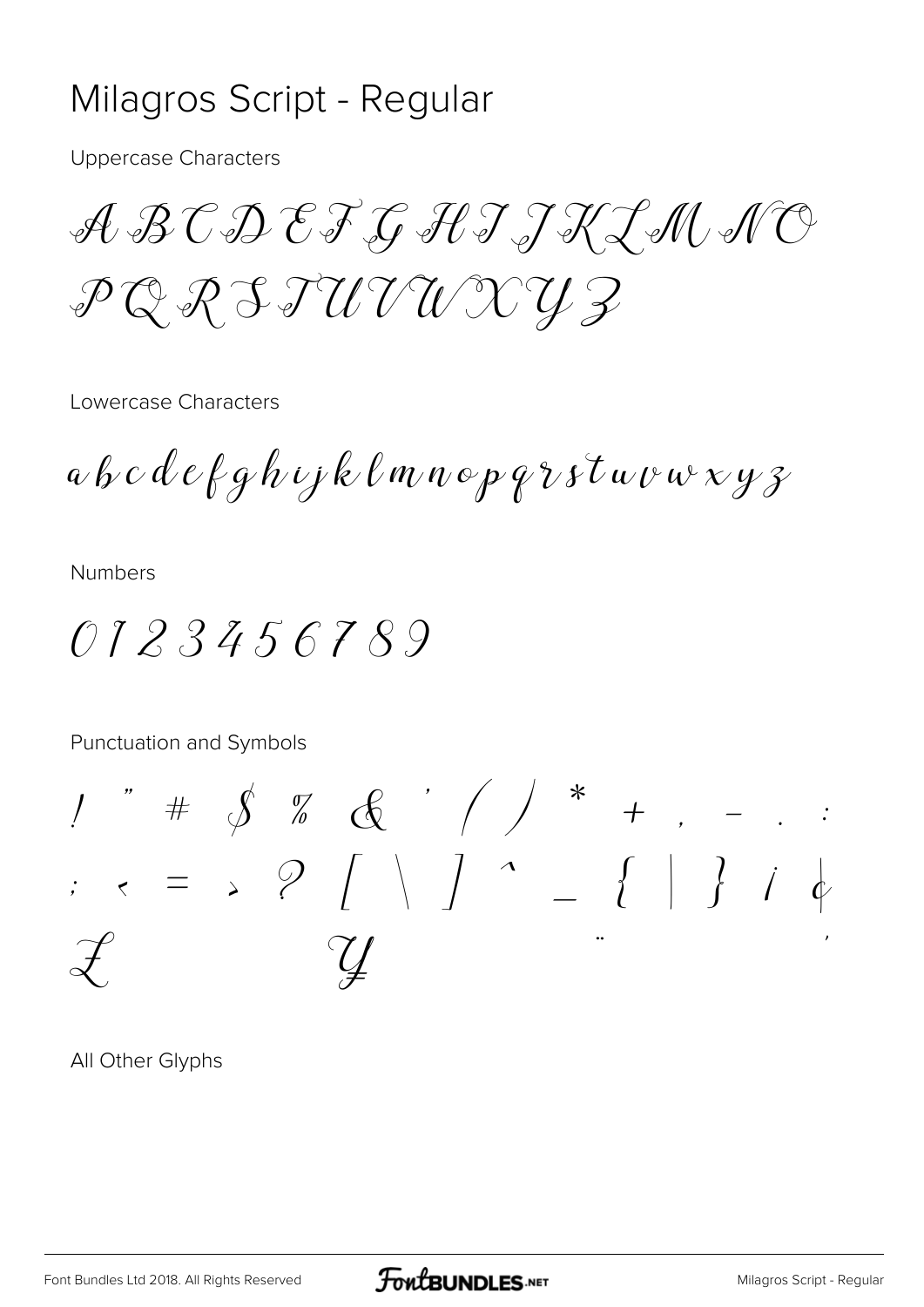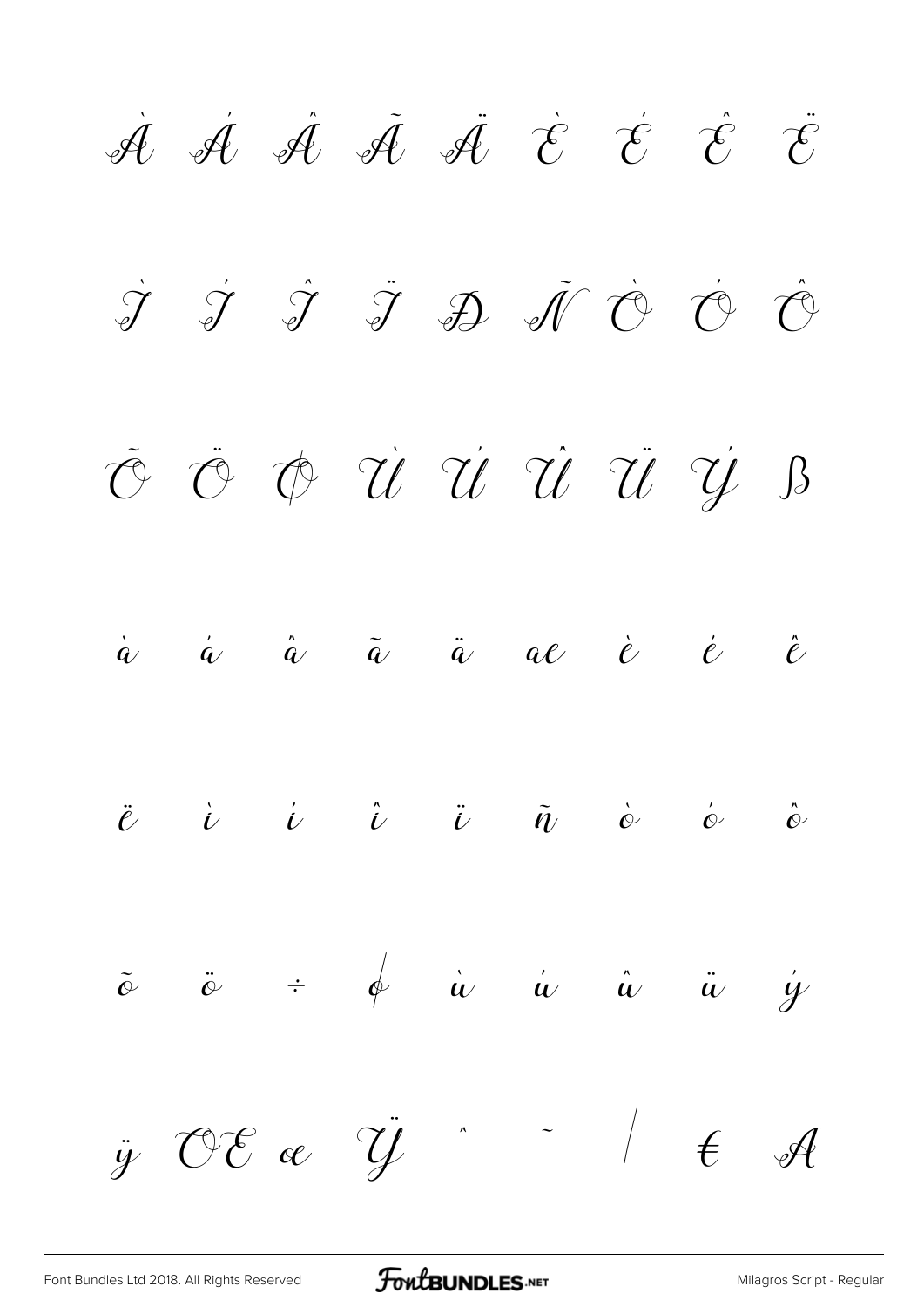$\mathscr{B}$   $\mathscr{C}$   $\mathscr{D}$   $\mathscr{C}$   $\mathscr{F}$   $\mathscr{G}$   $\mathscr{H}$   $\mathscr{T}$   $\mathscr{T}$  $K$   $\mathcal{I}$   $M$   $N$   $O$   $P$   $Q$   $R$   $S$  $JUU W W J 300$ cdefghijk  $l$  m n o p q r s t  $\frac{w}{v}$   $\frac{w}{w}$   $\frac{x}{y}$   $\frac{w}{y}$   $\frac{w}{y}$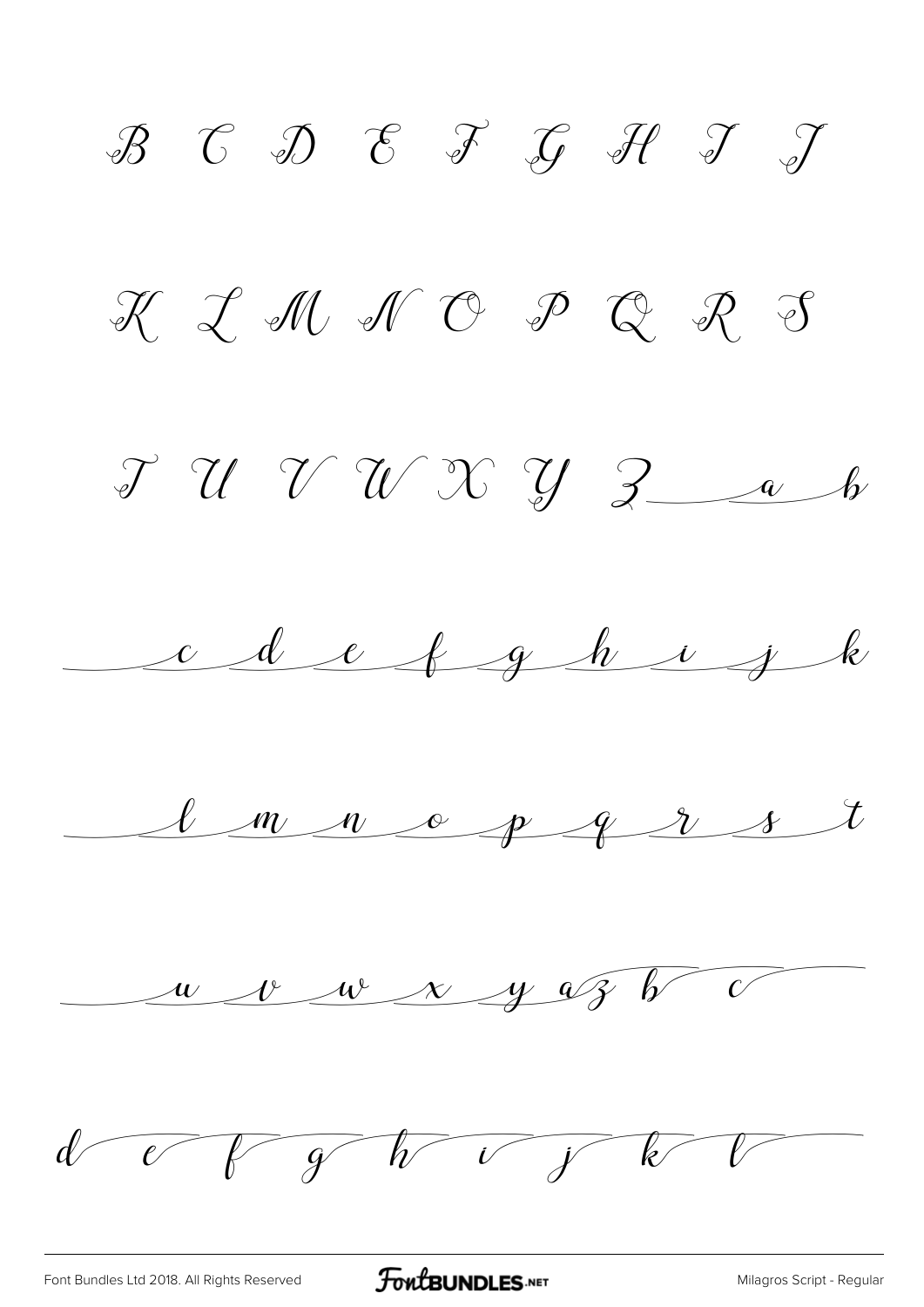$m$   $n$   $p$   $q$   $r$   $r$   $w$ v v v y z a h c d e & g h i j k l m  $M$  of  $P$   $N$   $N$   $N$   $U$   $N$ w x y z v b c d e  $k$  of  $k$  of  $k$  of  $m$ of  $p^r$  of  $r^r$  if  $v^r$  we arr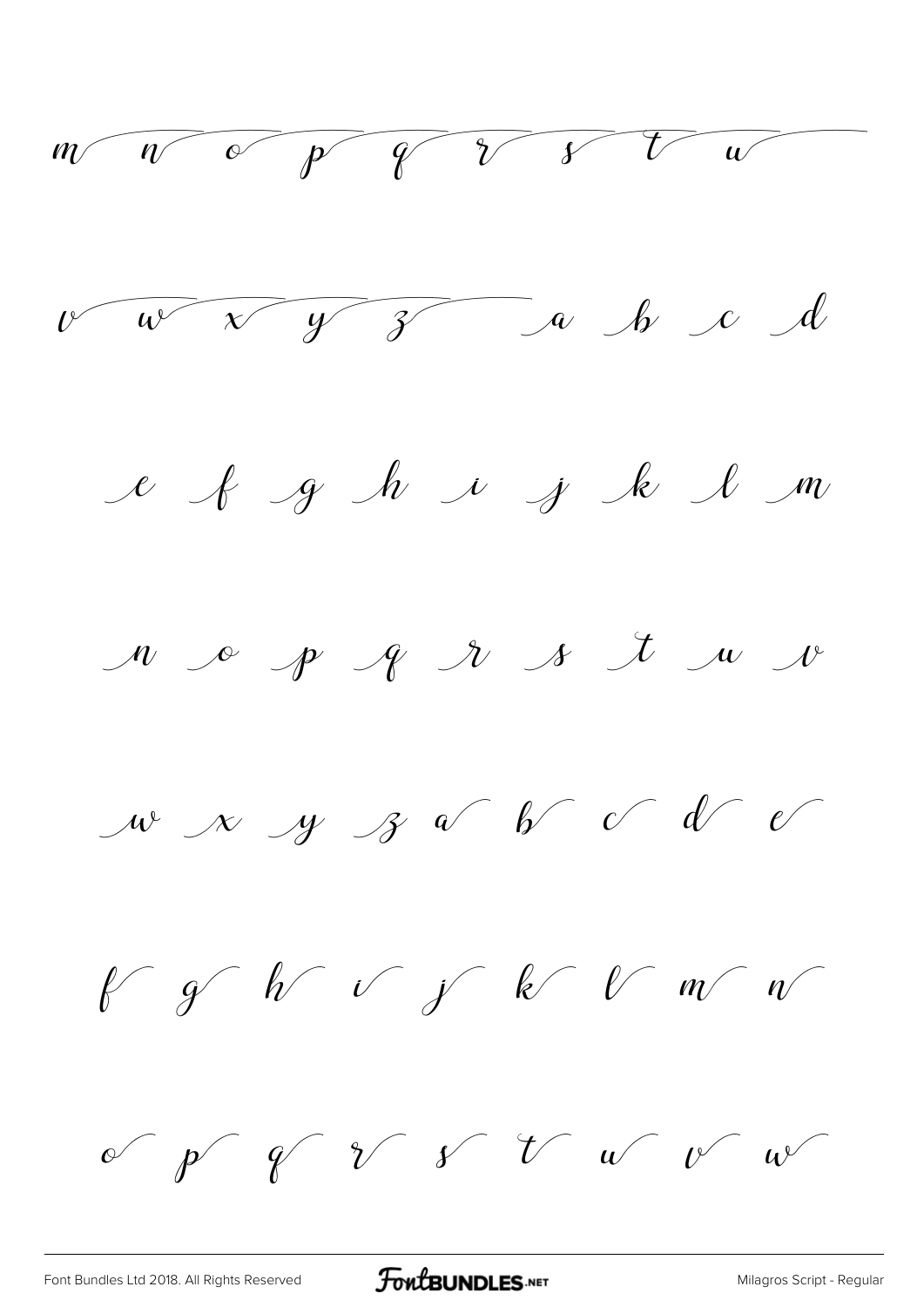$$
x \ y \ z \ a \ b \ c \ d \ e \ \ell
$$
\ng h \ u \ g \ k \ b \ m \ n \ c\n
$$
y \ q \ r \ r \ r \ s \ t \ u \ v \ w \ \alpha
$$
\n
$$
y \ g \ e \ b \ c \ d \ e \ e \ f \ g
$$
\n
$$
y \ b \ b \ b \ w \ w \ c \ p
$$
\n
$$
y \ b \ b \ b \ w \ w \ c \ p
$$
\n
$$
y \ c \ b \ c \ d \ c \ f \ g \ h
$$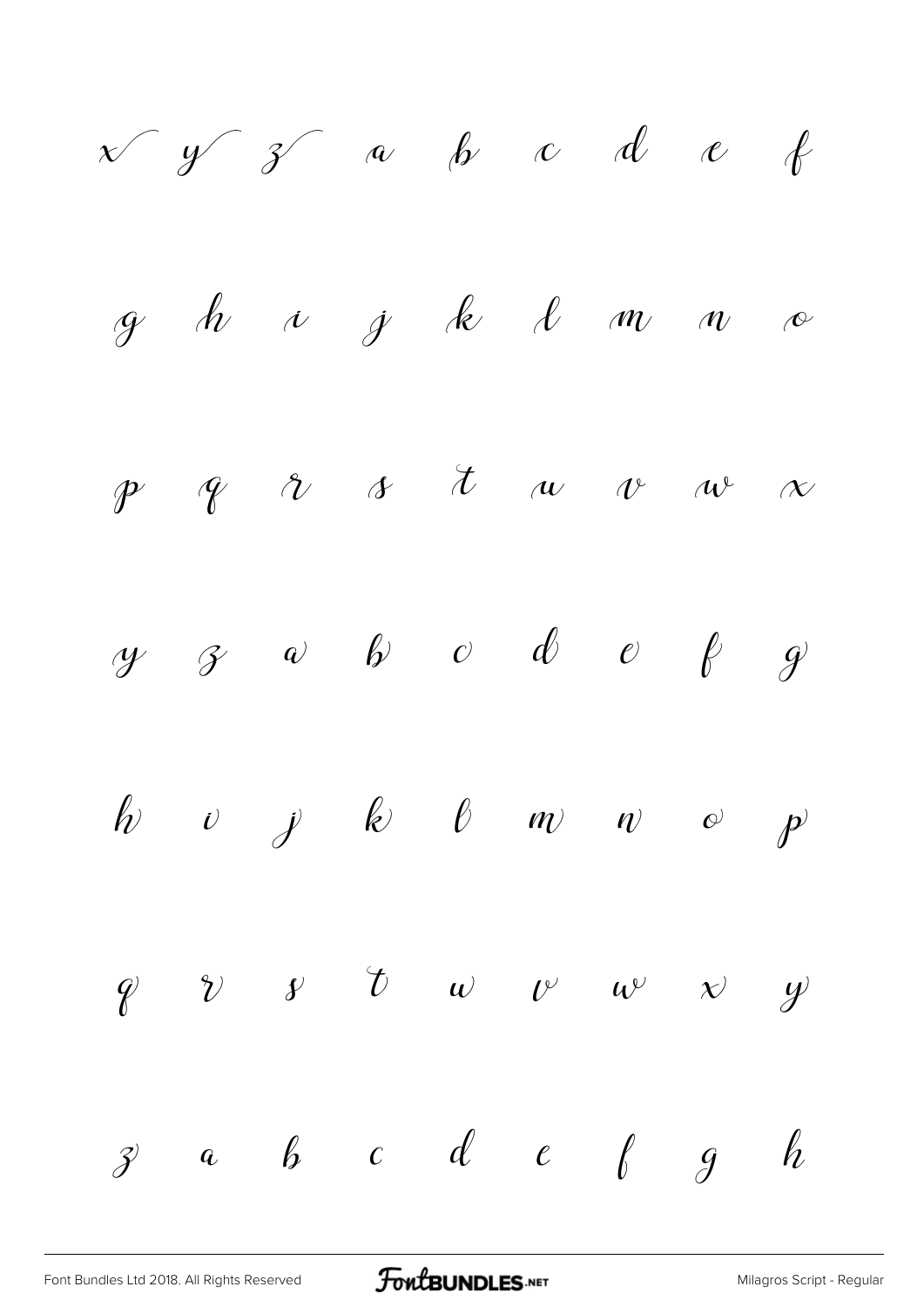

[Font Bundles Ltd 2018. All Rights Reserved](https://fontbundles.net/) **FoutBUNDLES.NET** [Milagros Script - Regular](https://fontbundles.net/)